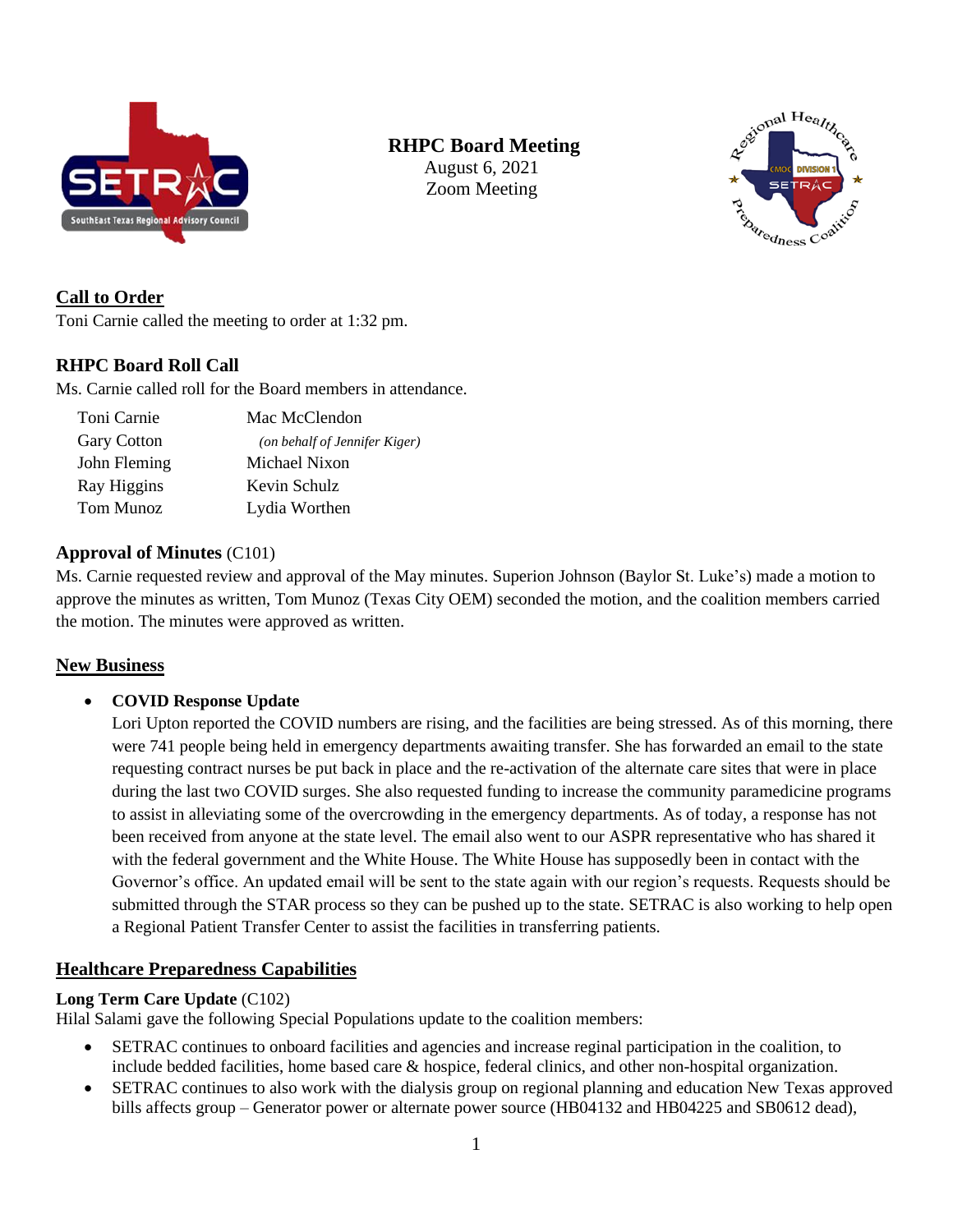**SB1876 passed** – Communicating closure and hour reduction with surrounding healthcare partners, OEM, and coalitions. Bill also states that facilities need to submit EOP plans to OEM offices and RACs, facilities, coalitions, and surrounding healthcare partners.

- COVID cases have been reported in couple of LTC facilities, still minor and in single digits but facilities have increased visitor restrictions and other partner access controls.
- TDEM letters have been received by regional HHSC offices (LTC regulatory body) and is being shared with facilities regarding funding availability through city and county jurisdictions for staffing increase assistance at their corresponding facilities. Letter directed facilities to reach out to their local OEM offices for their application and approval process to receive funding in that regard. Where prior to that, facilities that needed staffing assistance during the pandemic went through a request process with HHSC and if approved, had a STAR created for them that was filled by the state.
- Group calls continue monthly and will remain virtual through 2021, the last one was Thursday 7/22. The call included new regional information and updates, training topics, exercises, meeting schedule, and regional goals, etc.
- The digital process for submitting Coalition agreements and requesting engagement visits has been implemented and has streamlined agreement and submission data. A link to the online forms were sent out through the list serves and have been updated on the SETRAC website under the Special Populations page.
- The SETRAC region is being split into 2 Special Populations areas between myself and Kat Samuel for increased outreach and technical assistance down corridor lines with Downtown corridor shared.

## **Training and Exercise Update** (C104)

Adam Lee reported on the following training and exercises:

- Two outstanding After-Action Reports to complete (LyondellBassell and Splashtown)
- Two Amateur Radio classes were completed in July.
- The MYTEP/IPP has been updated.
- SETRAC currently has 58 participants signed up for the Pre-Symposium TTX.
- SETRAC will be hosting MGT 439 Pediatric Disaster Response and Emergency Preparedness in November.
- The next Technology Training is scheduled for August  $16<sup>th</sup>$  at 2000 and 8/23 at 0900.
- All After Action Reports are currently posted on the SETRAC website. Training is on an as-need bases and can be requested a[t exercise@setrac.org.](mailto:exercise@setrac.org)

## **EMTF Update** (C104)

Mikal Orr reported EMTF-6 has no assets or teams deployed in the region or state.

## **Training:**

- 1 Team member sent to MEDL course May  $17<sup>th</sup>$ -19<sup>th</sup>
- 6 team members sent to ASMT course June  $15<sup>th</sup> 16<sup>th</sup>$
- Mr. Orr and Chris Collier attended the COVID 2020 AAR June  $27<sup>th</sup> 28<sup>th</sup>$
- IDRU training/exercise with UTMB Galveston  $\&$  Acadian EMS July 22<sup>nd</sup>

#### **Activations:**

- EMTF-6 is staffing 2 ambulances and 4 crew for a border support mission in Dilley, Texas. The SMA is for 30 days.
- Splashtown Hazmat Response MPV 601, 603, 604 15 patients transported to MH TMC
- LyonellBassell Hazmat MPV 601 & 603 14 patients transported to Methodist Clearlake

#### **Meetings:**

AMBUS operators meeting on July 26<sup>th</sup>

## **Inventory Update**

Jackson Bartlett reported SETRAC PPE Mission is transitioning to STAR only distribution effective 31 May. Final push packs will be distributed by the end of the month. SETRAC will only maintain a small stock on hand to facilitate emergency requests.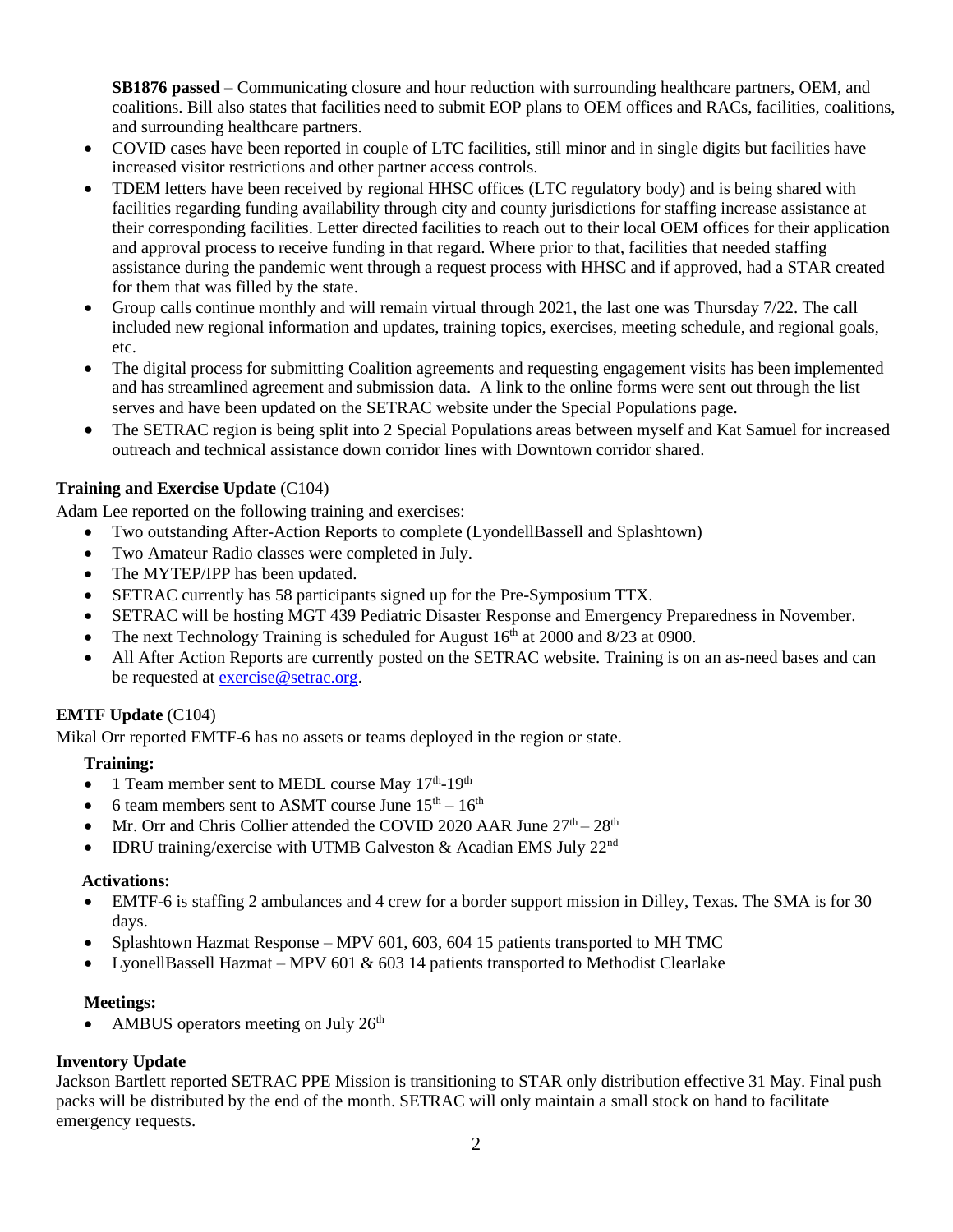Demobilization of Durable Medical Equipment such as ventilators, IV Pumps, humidifiers, and other covid response equipment distributed by SETRAC and DSHS is ongoing. Any facility that has these items will be contacted to schedule date for demobilization. Facilities can also reach out to SETRAC Logistics if they have questions or have the covid response equipment ready for pick up.

## **Sub-Committee Updates**

## **RHPC Award of Excellence Committee** (C101)

All application documents for the RHPC Award of Excellence are posted on the SETRAC website. The deadline to submit is August  $31<sup>st</sup>$  and then the committee will begin reviewing the submissions.

## **Symposium Planning** (C101)

The symposium is scheduled for October  $20<sup>th</sup> - 22<sup>nd</sup>$ , 2021, and there are still rooms available at the Hilton. Venues for the pool reception and beach party are confirmed.

## **Clinical Advisory Committee** (C101)

The Clinical Advisory Committee continues to look for a Chair. The work plan given to the committee by the state is to focus on the burn annex, which has been completed, and infectious disease, which has also been completed apart from adjusting the regional plan as well as what has been done during the pandemic to bring it all together in to one infectious disease plan. Anyone interested in working with the committee can contact Ms. Upton at [lori.upton@setrac.org.](mailto:lori.upton@setrac.org)

# **Corridor Updates** (C101)

**Downtown Corridor** – Ray Higgins reported the Downtown Corridor met on June 4<sup>th</sup> and discussed COVID response issues and the severe weather event. The next meeting is scheduled for October 1<sup>st</sup> depending on how this current COVID surge plays out will determine if the corridor meeting will be in-person or virtual.

**South Corridor** – Mike Nixon reported the July 9<sup>th</sup> South Corridor meeting was cancelled due to a severe weather event. The next meeting is scheduled for September  $10<sup>th</sup>$ .

**East Corridor** – Lydia Worthen announced the East Corridor met on July 23<sup>rd</sup> and discussed COVID response, meeting location sites, and increasing participation by conducting trainings at the meetings.

**North Corridor** – Gary Litton reported the North Corridor met on June 9<sup>th</sup> in Livingston and a presentation on the Onalaska tornado event in April 2020 presented by their hospital and EMS partners. The next meeting is scheduled for August  $11<sup>th</sup>$  at CHI Lufkin.

West Corridor – Ms. Carnie reported the West Corridor met on July 30th. Radio checks are going well at above the 50% mark. The next meeting is scheduled for September 24th, and it is depending on this current COVID surge whether it will be an in-person or zoom meeting.

## **Partner Updates** (C101)

## **Public Health**

 **Harris County Public Health Department (HCPH) –** Mac McClendon reported HCPH is ramping up as the need for testing has increased to the point more staffing is required to meet the needs of the communities.

 **Department of State Health Service (DSHS) –** Bobbiejean Garcia introduced their second HAI Epidemiology personnel in the region, Amy Tresal.

 **Houston Public Health Department (HPHD)** –John Fleming reported HPHD is also experiencing an increase in testing numbers, even higher than before.

## **EMS**

**SETRAC–** Chris Collier reported the EMS Committee is looking at saturation challenges due to overuse of the 911 system – in regard to such incidents as COVID and the Winter Storm. This is a two-fold issue: Internal disaster should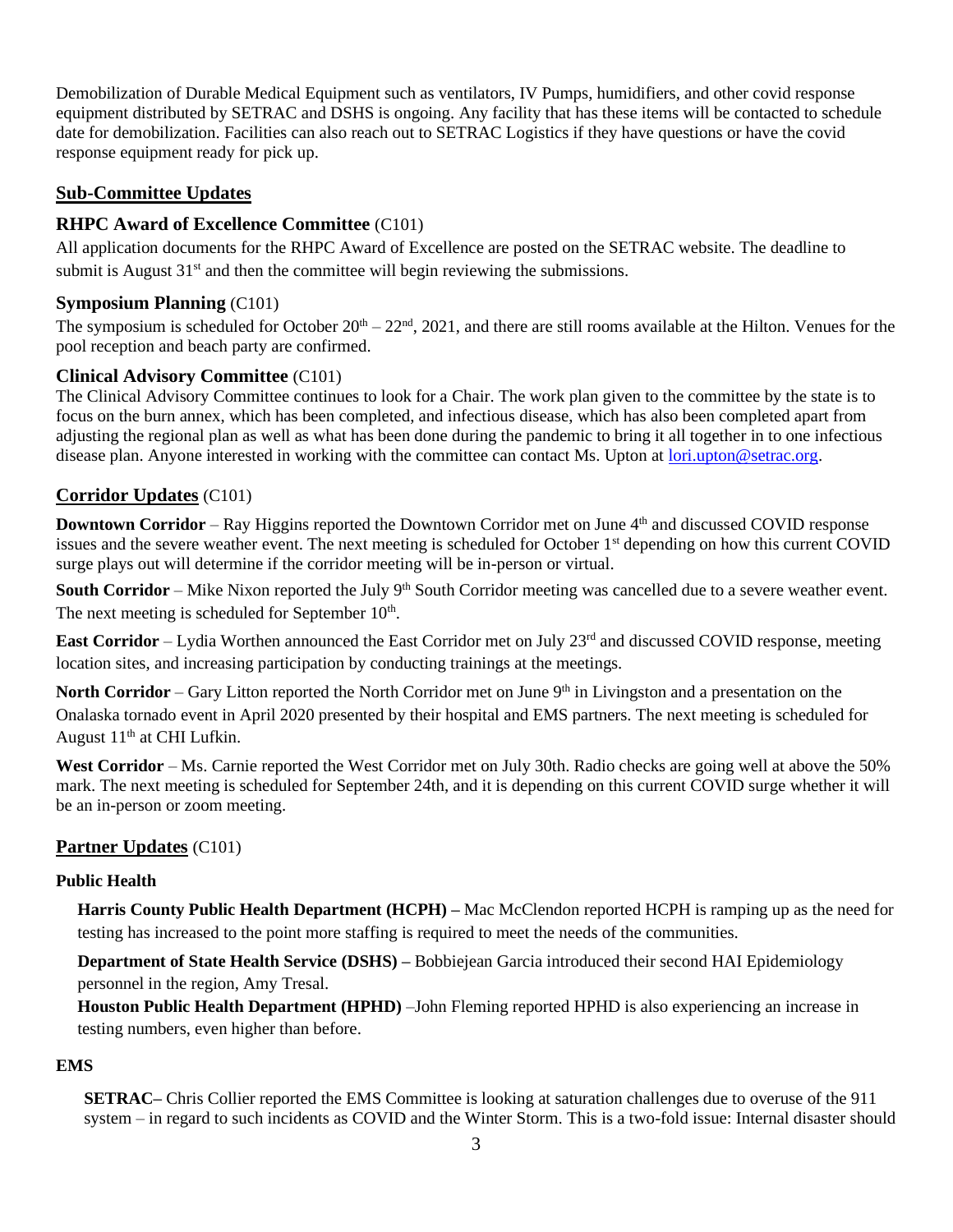not be the workaround when hospitals are saturated because it causes a cascading event of overwhelming other hospitals, leading to additional internal disaster declarations.

Chris provided an overview of the response to Hurricane Harbor and LB incidents.

With the increasing patient loads, increasing wall times and waits – instead of blaming each other, if coalition members are having process disagreements, please to reach out to SETRAC when their having issues, the intent is not to solve your problems, but to put you in touch with the right contact or assist in coming up with a solution.

 Ms. Spivey encouraged the facilities to have the appropriate staff take EMResource/EMTrack training to help minimize some of these issues. Email requests to [exercise@setrac.org](mailto:exercise@setrac.org) for day and/or evening trainings.

**Fort Bend EMS** – Mike Nixon reported they are working with their hospital partners trying to help them do what is best for their emergency rooms. They have a meeting with their big system next week to look at some strategies (i.e. alternate destinations, transporting patients to Free-Standing EDs, etc.).

# **OEM**

**Texas City OEM** – Tom Munoz reported they conducted exercises involving the health and mental health piece. They are monitoring the COVID surge closely and have increased their TSAs. A document will be airing next week to encourage people to get vaccinated. On August 10th they are conducting a "back to school" vaccination day.

**Harris County OEM** – Mark Sloan reported as well as monitoring the current COVID surge, they are monitoring hurricane season as there is still that risk and threat. There are a few storms moving off the coast of Africa. The National Hurricane Service and Hurricane Center are still expecting a very active hurricane season. As the region continues to monitor the COVID situation, we cannot drop our guard to our preparedness for the continuing hurricane season which peaks on September 10th.

**Sugar Land OEM** – Gabe Lavine advised of a training opportunity for EMS agencies coming out August 16th to August 21st. This winter/early January they will be conducting a full-scale exercise with the hospitals.

 **Mayor's Office of Homeland Security Public Safety –** Austen McMillin announced Mark Rayne is the acting EOC for the City of Houston until the new EOC starts soon.

 **VA OEM** – Danny Shine (Area Emergency Manager) stated he is the NDMS/FTC Coordinator for the region, and he is also the person to contact for partner/hospital MOAs. He can be reached by email at [danny.shine@va.gov](mailto:danny.shine@va.gov) and/or by phone at 713-794-8492. There are currently 51 MOAs standing and they are working on the NDMS tabletop exercise AAR.

 The Veterans' Patient Transfer Center phone number is 713-794-7109 with hours from 0800 to 1630, and after business hours the calls are switched to their Medical Administrative Assistant at 713-791-1414, x-23808 or x-23809.

## **Open Discussion/Other**

## **RHPC Board EMS Vacancy**

Ms. Spivey announced the RHPC Board EMS position is open. To nominate someone within an EMS agency, please contact Ms. Upton at [lori.upton@setrac.org.](mailto:lori.upton@setrac.org)

#### **Philips Trilogy 300 Ventilator**

Ms. Spivey stated SETRAC received notice that the Philips Trilogy 300 ventilator is on recall. Facilities should begin looking at what they have on-hand while SETRAC works on getting more information on the recall.

## **Adjourn**

There being no further business or discussion, Ms. Carnie adjourned the meeting at 2:24 pm. The next RHPC Board meeting will be at the 2021 Annual Preparedness Coalition Symposium at the San Luis Convention Center in Galveston on October 20<sup>th</sup>-22<sup>nd</sup>. The last RHPC meeting of the year will be held on November 1<sup>st</sup> with the location or Zoom meeting to be announced.